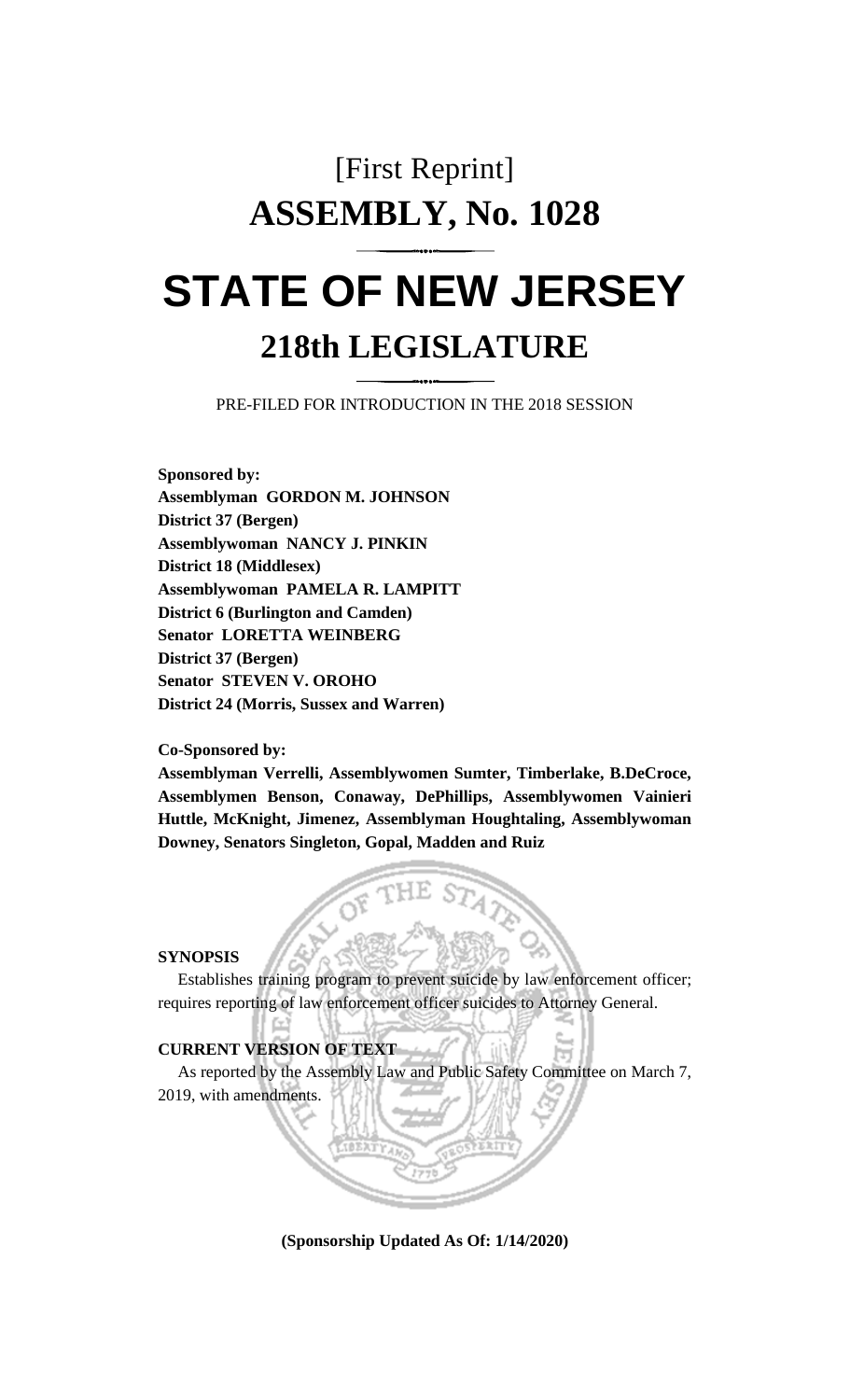#### **A1028** [1R] JOHNSON, PINKIN

 $\mathcal{D}_{\mathcal{L}}$ 

 **AN ACT** concerning police training and supplementing Title 52 of the Revised Statutes.

 **BE IT ENACTED** *by the Senate and General Assembly of the State of New Jersey:*

 1. a. The Department of Law and Public Safety, in consultation with the Department of Human Services, shall establish a training curriculum designed to prevent suicide committed by law enforcement officers. The issues addressed in the training curriculum shall include, but not be limited to, the causes, behaviors, warning signs, and risk factors associated with officer suicide. In addition, the training curriculum shall:

14 1) identify appropriate intervention strategies to be used by law enforcement departments to effectively prevent officer suicide; and 2) provide information concerning programs that offer crisis intervention and counseling services to law enforcement officers.

 b. The training curriculum established pursuant to subsection a. of this section shall be made available to each State, county, and municipal law enforcement department and each campus police department at an institution of higher education that appoints law enforcement officers pursuant to P.L.1970, c.211 (C.18A:6-4.2 et seq.) to be used as part of in-service training provided to each law enforcement officer in this State. The in-service training shall be administered to each law enforcement officer once every **<sup>1</sup> [**10**]**  $26 \frac{\text{five}}{\text{1}}$  years following the officer's date of initial appointment.

28 <sup>1</sup>2. a. The chief law enforcement officer or the chief law enforcement officer's designee of each State, county, and municipal law enforcement agency and campus police department at an institution of higher education that appoints law enforcement officers pursuant to P.L.1970, c.211 (C.18A:6-4.2 et seq.) shall report within a reasonable time to the Office of the Attorney General, in a manner prescribed by the Attorney General, any incident of a completed suicide by a law enforcement officer employed by their respective agency or department. The report shall include:

 (1) the month and year during which the law enforcement officer's death occurred;

 (2) the law enforcement officer's age, salary, and length of 41 service with the law enforcement agency at the time of the officer's death;

(3) the race and gender of the law enforcement officer;

**EXPLANATION – Matter enclosed in bold-faced brackets [thus] in the above bill is not enacted and is intended to be omitted in the law.**

**Matter underlined thus is new matter.**

**Matter enclosed in superscript numerals has been adopted as follows: Assembly ALP committee amendments adopted March 7, 2019.**